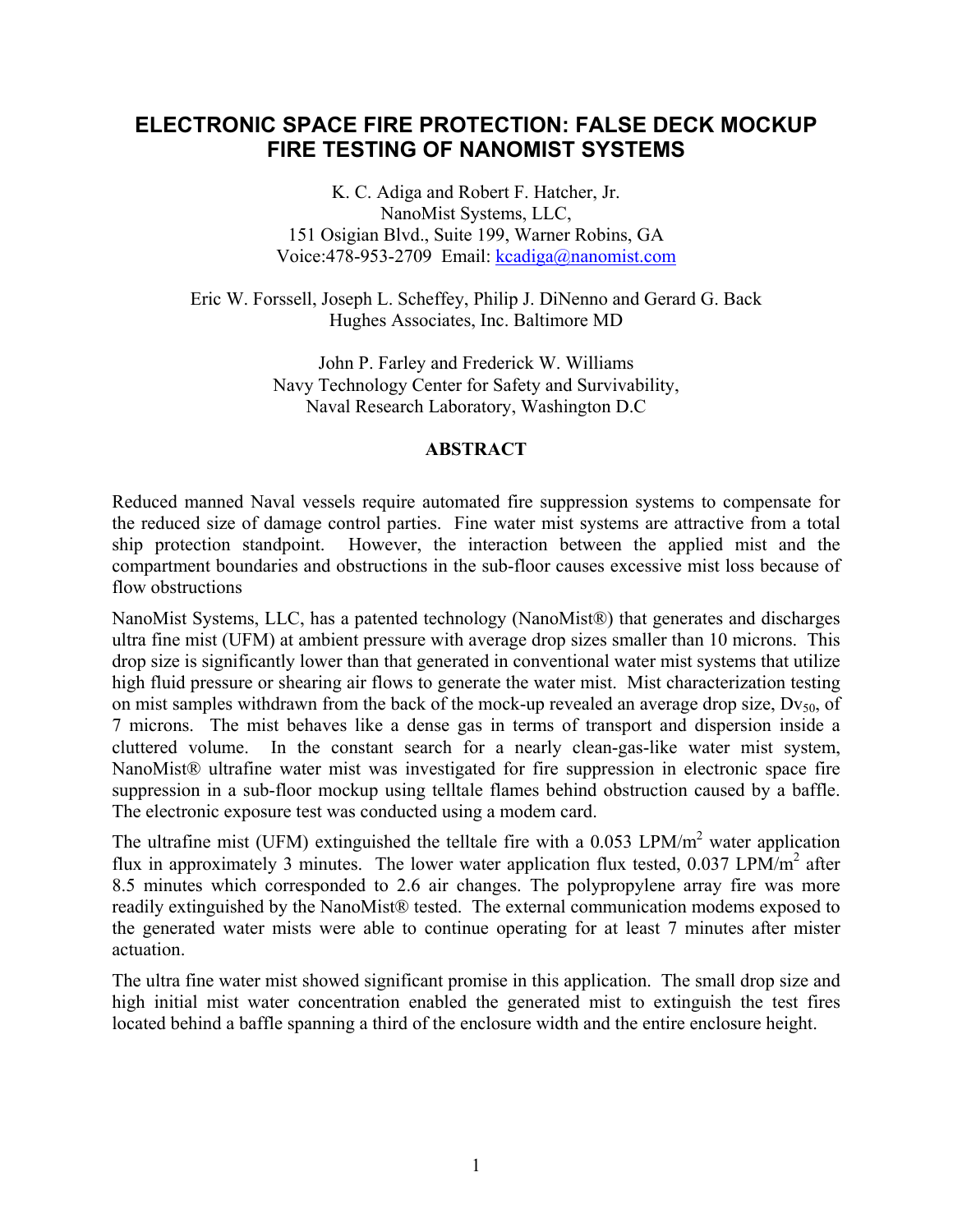### **INTRODUCTION**

Fine water mist systems are attractive from a total ship protection standpoint. Application of this technology to electronics spaces, however, is problematic in terms of collateral damage to equipment, performance for involved cabinets, and performance in sub-floors. A previously conducted fire hazard analysis identified gaseous agent systems as the system of choice for critical/high value spaces in a peacetime fire scenario [1]. However, in wartime scenarios where the enclosure integrity cannot be assured or the primary fire threat is in an adjacent space, the effectiveness of gaseous agent systems is severely compromised. A recent analysis of protection options indicates that there is not an optimum system when all factors of manning, automation, and performance are considered for both peacetime and wartime scenarios [2].

The concept of an inert gas and water mist hybrid fire suppression system was proposed to address this issue [3]. The proposed technology involves the combined use of fine water spray and inert gas fire suppressants (e.g., nitrogen).

Fine water spray or mist systems have not been effective when applied to complex false deck/sub-floor areas. The interaction between the applied mist and the compartment boundaries and obstructions in the sub-floor causes excessive mist loss. The obstructed flow paths available cause only the smallest drops in the mist to be able to reach all areas in the protected space. A water mist system that generates smaller drops may yield better dispersion and more even protection throughout false deck/sub-floor spaces.

NanoMist Systems, LLC has patented ultra fine mist (UFM) technology that utilizes high throughput ultrasonic techniques to generate, extract and deliver extremely fine water mist with average drop sizes smaller than 10 microns. This drop size is significantly lower than that generated in more conventional water mist systems that utilize either high fluid pressure or shearing air flows to generate the water mist. The NanoMist System employs a carrier air stream to deliver the generated mist to the enclosure. The exit momentum of mist is extremely low, behaving almost like a dense gas. Varying the carrier air stream flow rate results in initial mist water loadings of 10% to 30% water by weight or 150 to 470 g water/ $m<sup>3</sup>$ air.

This paper presents the results of a parametric study of an ultrafine water mist (NanoMist®) application in a 2.3  $m^2$  sub-floor mockup with heptane telltales near the baffle obstructing the line of sight mist flow.

### **OBJECTIVE**

The objective of this work was to evaluate the ultrafine water mist produced by NanoMist® technology in sub-floor/false deck applications and to examine if it can overcome obstructions. This evaluation is to determine if the ultrafine mist (UFM) produced by NanoMist® can be effective in these applications and the system design parameters, water mist application flux and initial water mist concentration, required to apply these systems successfully.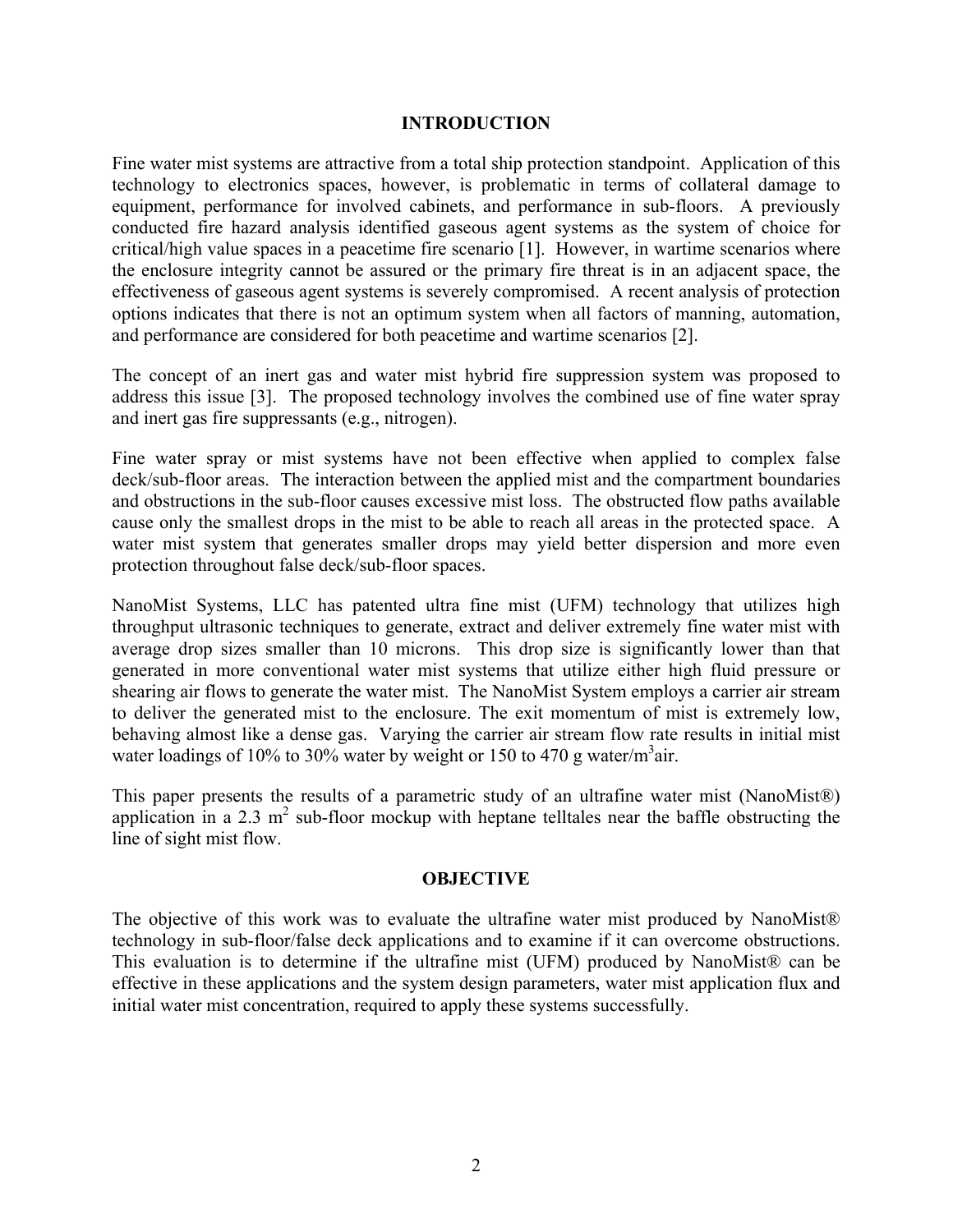#### **APPROACH**

In this work, the water mist application flux and initial water mist concentration or water loading were evaluated relative to their impact on the water mist system performance. This performance was measured with respect to extinguishment of fires within the sub-floor space using heptane tell tales and polypropylene block fires. The effect of UFM on damage potential to operating electronics was also investigated.

#### **Test Enclosure**

The simulated sub-floor dimension was  $2.0 \times 1.9 \times 0.3 \text{ m}$  (6.5 x 6.1 x 1.0 ft), as shown in Figure 1. The top deck consisted of nine 0.61 x 0.61 m (2 x 2 ft) panels that can be lifted off in order to gain access to the sub-floor area



Figure 1. The 2.3 m<sup>2</sup> electronics space sub-floor mockup.

#### **Fire Scenarios**

Two fire scenarios were utilized during these tests. The first of these involved a "telltale" nheptane can fire. This telltale can fire was similar in construction to that specified by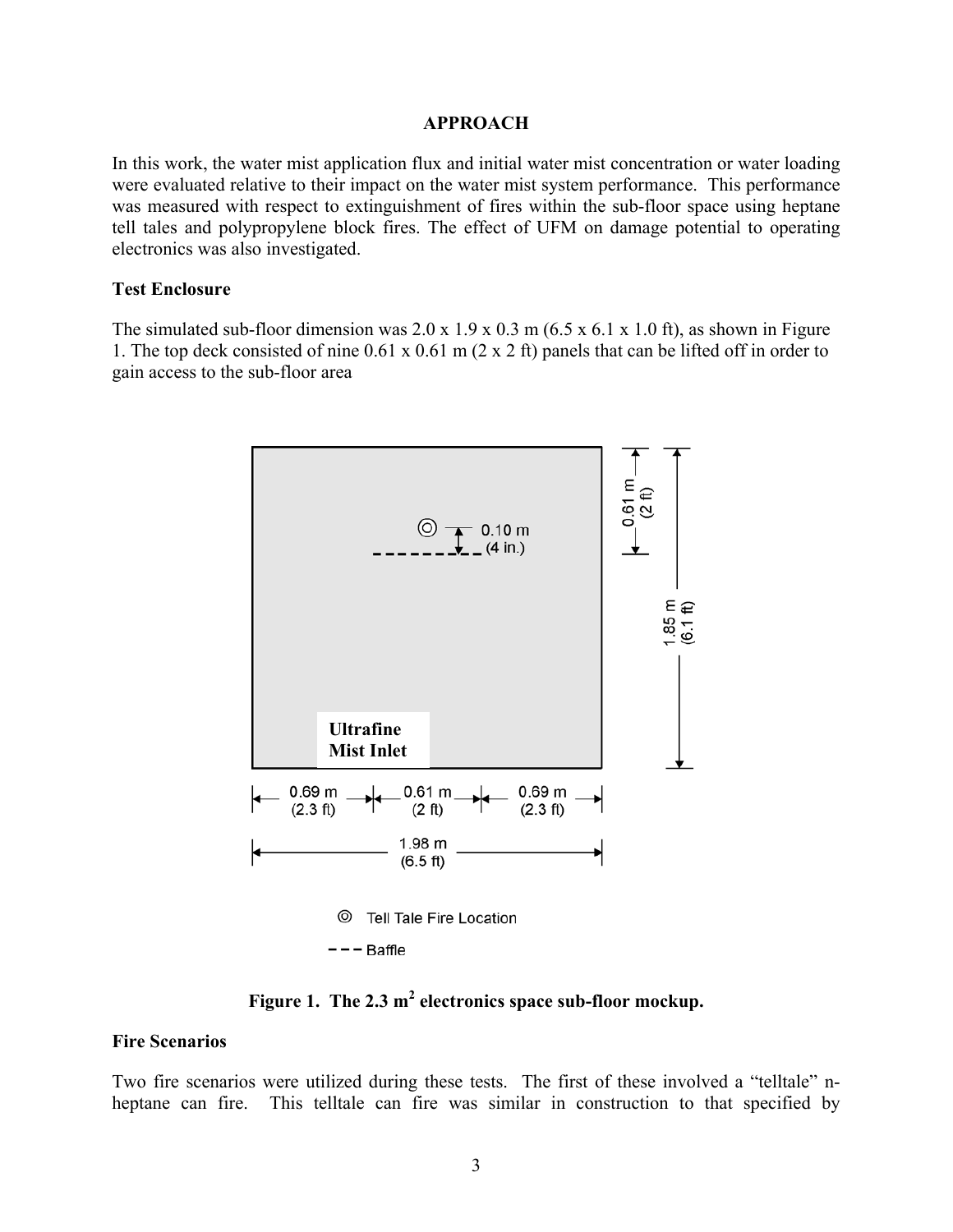Underwriters Laboratories in their clean agent standards UL-2127 [4] and UL-2166 [5]. The cup was 7.6 cm (3 in) in diameter, had a wall thickness of 5.50 mm (.216 in) corresponding to schedule 40 steel pipe, 10 cm (4 in) in height and fueled with 120 ml of n-heptane floating on a water substrate to result in a 2.5 cm (1 in) freeboard. The telltale cup was placed 10 cm (4 in) from a vertical baffle located 0.61 m (2 ft) from the back wall and 0.61 m (2 ft) in length.

The second fire scenario consisted of a plastic sheet array similar to that utilized in UL 2127 [4] and UL 2166 [5]. This array was scaled down to utilize two 5 x 10 x 0.95 cm  $(2 \times 4 \times 0.375)$  in) sheets of natural polypropylene with a 1.27 cm  $(0.5 \text{ in})$  gap between the sheets. The array was held in place by a 6.8 mm (0.25 in) all thread rod suspended from an angle aluminum frame. The array was ignited by a 5 cm (2 in) square pan, fueled with 3 ml of n-heptane. The array was centered behind the baffle with the plastic sheets running parallel to the baffle. The center of the array was 10 cm (4 in) from the baffle.

# **Water Mist System**

The ultrafine water mist was introduced into the mock-up through a 10 cm (4 in) duct installed in a cover plate 15.2 cm (6 in) beyond the front wall of the mock-up. The airflow from the mist generators into the mock-up ran continuously during these tests and was present during all of pre-burn periods of these tests.



**Figure 2. Ultrafine mist generator configuration and mist.**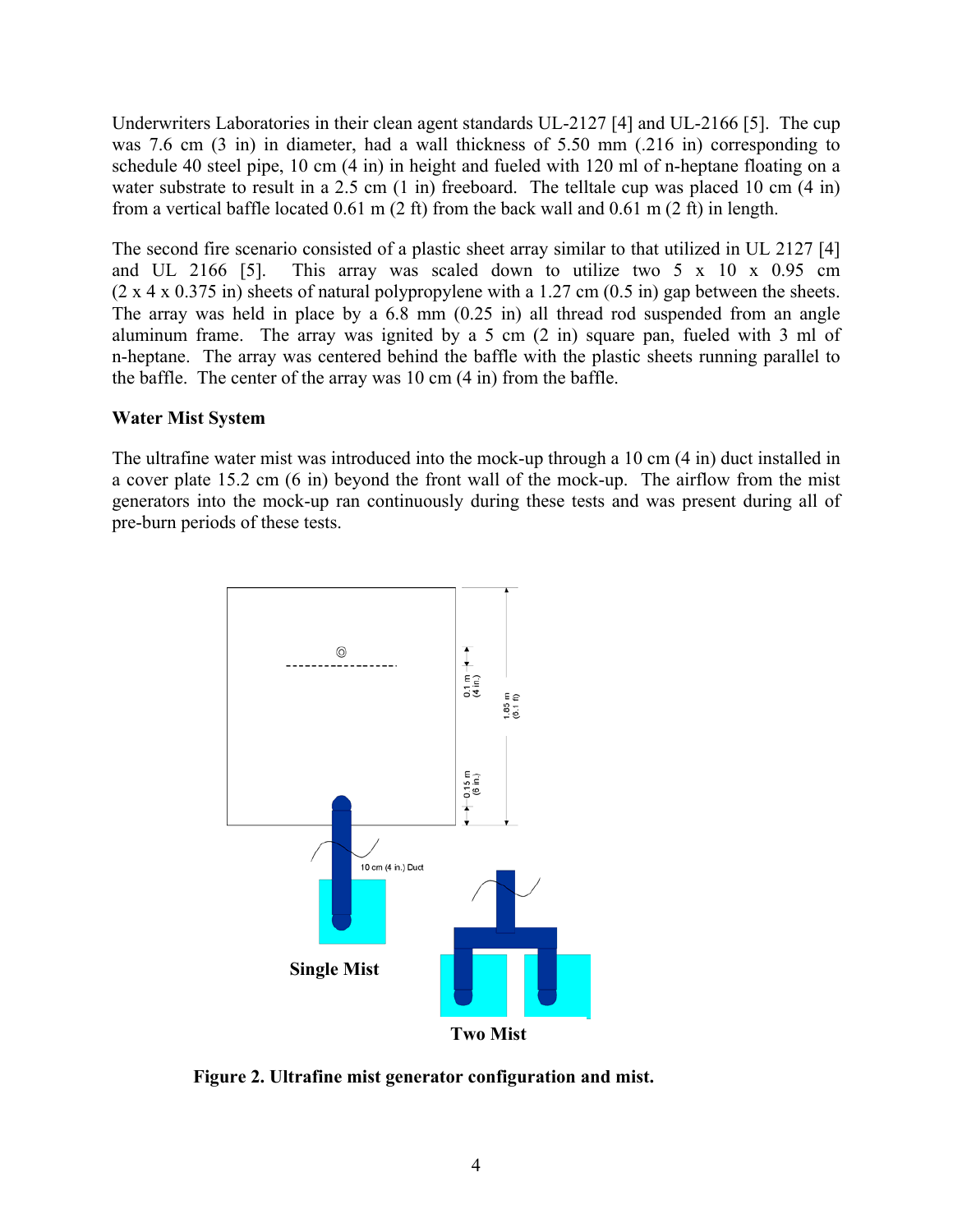

**Figure 3. UFM generator configuration configured for single generator operation.**



**Figure 4. Photograph of the UFM mist flow at the inlet inside the mockup.**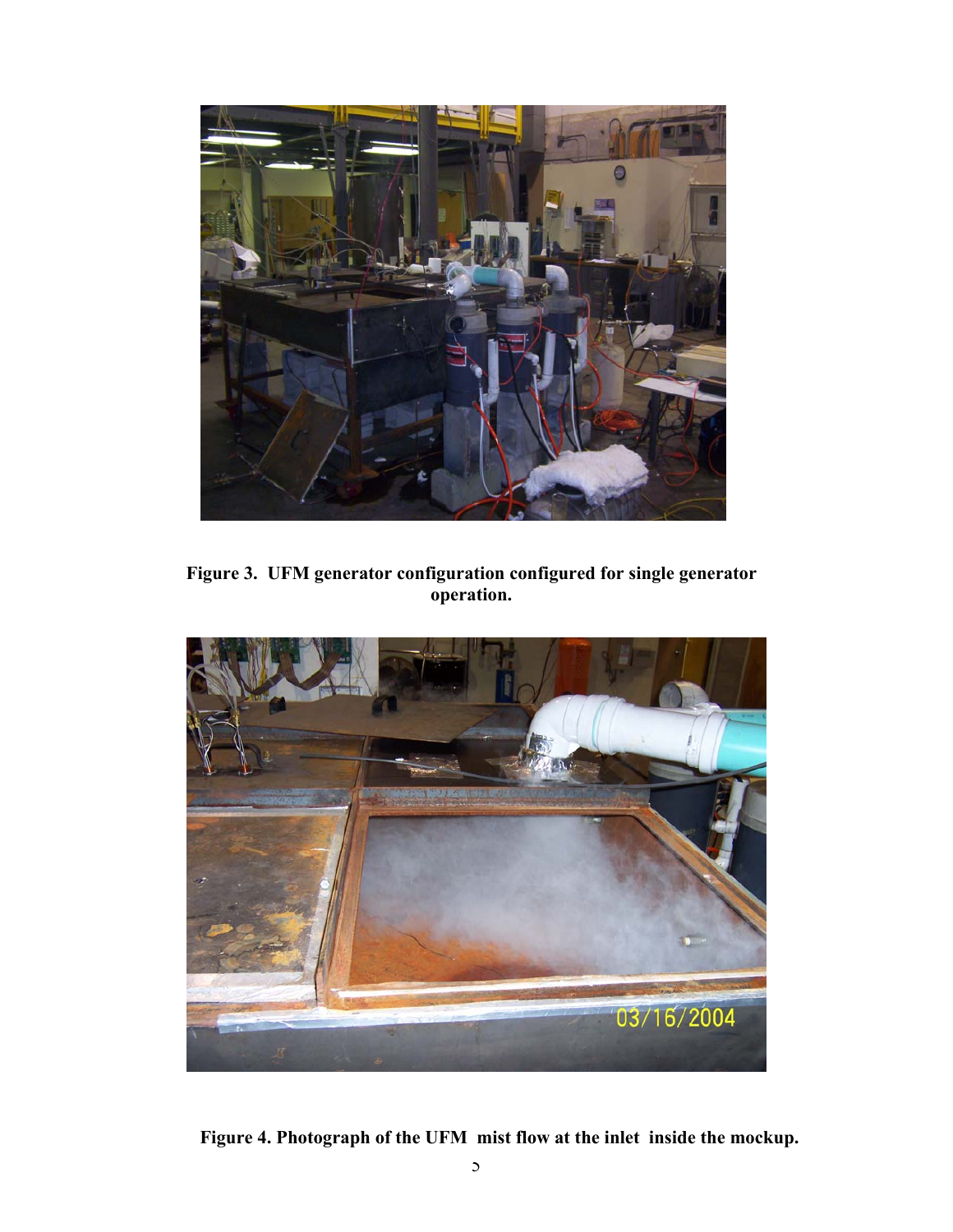Omega Engineering Model KMQSS-062E-120 stainless steel sheathed exposed junction thermocouples were utilized to monitor the test fires for extinguishment.

A Malvern Series 2600 Drop Size Analyzer was utilized to characterize the generated water mists. It was equipped with a 63 mm focal length lens to result in a 1.2 micron to 122 micron drop size range. It was configured for a 25 mm (1 in) active measuring path. The mist was withdrawn from the backside of the mock-up behind the baffle through a 100 mm (4 in) PVC pipe that was reduced down to a 25 mm (1 in) pipe stub. The pipe stub ended prior to encountering the laser from the analyzer. The instrumentation connection to mockup is outlined in Figure 5.





# **Electronics Exposure Targets**

Two types of electronics targets were exposed to the mist generated. The first type was an external modem, Boca Research Model B100, which was monitored during exposure utilizing ULTRA-X QTPRO diagnostic testing software. The modem was removed from its plastic housing and mounted horizontally near the single telltale location. The second type was an uncoated printed circuit board. A comb circuit was imprinted on the board with alternating lines charged with 5 VDC with a line separation distance of 1.6 mm (0.0625 in). The comb circuit covers an area of 30.6 cm<sup>2</sup> (4.75 in<sup>2</sup>) on the board. Two boards were exposed in each test, one horizontally oriented and the other vertically oriented. The current across the circuit were monitored during the exposure utilizing a 1 MΩ resistor for an effective range of 0 to 5  $\mu$ A.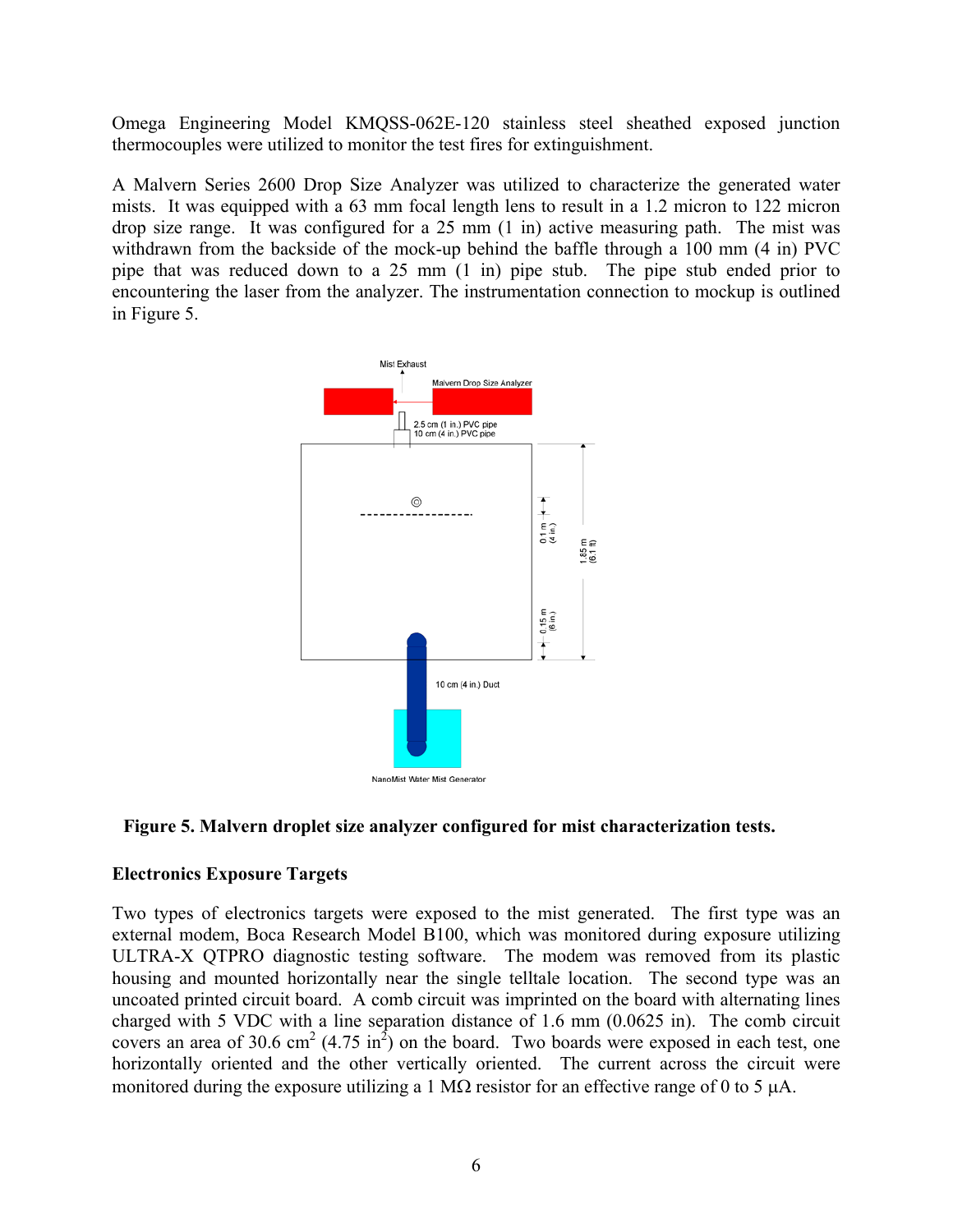# **RESULTS AND DISCUSSION**

### **Mist Characterization Testing Results**

The measured drop size and concentrations are given in Table 1

|                                       |                |              |                         |                                                |                   |             | In Box (Withdrawn through 1" PVC pipe - 63 mm Lens on |             |               |           |                                             |  |  |  |
|---------------------------------------|----------------|--------------|-------------------------|------------------------------------------------|-------------------|-------------|-------------------------------------------------------|-------------|---------------|-----------|---------------------------------------------|--|--|--|
| NanoMist Setup                        |                |              |                         |                                                |                   |             | Malvern)                                              |             |               |           |                                             |  |  |  |
| Type                                  | Number         |              | <b>Total Flow Ratel</b> | Water<br><b>Concentration</b><br>in Inlet Mist |                   | Drop Size   |                                                       |             |               |           | Relative to<br>Theoretical<br>Extinguishing |  |  |  |
|                                       | of             | Water<br>Air |                         | <b>Flow</b>                                    |                   | $(Dv_{10})$ | $(Dv_{50})$                                           | $(Dv_{90})$ | Concentration |           | Concentration                               |  |  |  |
|                                       | <b>Misters</b> | <b>ILPMI</b> | <b>ISLPMI</b>           |                                                | $[%wt]$ $[g/m^3]$ | [micron]    | [micron]                                              | [micron]    | [%Vol]        | $[g/m^3]$ | [%]                                         |  |  |  |
| NanoMist with<br><b>Original Fans</b> | 1              | 0.16         | 681                     | 16.3%                                          | 234               | 1.5         | 7.3                                                   | 11.4        | 0.0048        | 48        | 24.0%                                       |  |  |  |
|                                       | 1              | 0.16         | 341                     | 28.1%                                          | 469               | 1.4         | 6.9                                                   | 10.1        | 0.005         | 50        | 25.0%                                       |  |  |  |
|                                       | 2              | 0.22         | 681                     | 21.2%                                          | 322               | 1.5         | 7.2                                                   | 11.2        | 0.0067        | 67        | 33.5%                                       |  |  |  |
| NanoMist with<br>Larger Fans          | 1              | 0.14         | 876                     | 11.7%                                          | 160               | 1.6         | 7.7                                                   | 12.1        | 0.0056        | 56        | 28.0%                                       |  |  |  |
|                                       |                | 0.14         | 486                     | 19.3%                                          | 287               | 1.5         | 7.5                                                   | 11.6        | 0.0067        | 67        | 33.5%                                       |  |  |  |
|                                       | 2              | 0.20         | 876                     | 16.0%                                          | 228               | 1.5         | 7.2                                                   | 11.7        | 0.0083        | 83        | 41.5%                                       |  |  |  |

**Table 1. Mist Characterization.** 

### **Telltale and Polypropylene Extinguishment Tests**

During tests with the telltale n-heptane fires, the fire was ignited and allowed to burn for 60 seconds prior to mister activation. The cover plate directly above the telltale was removed during this pre-burn time period to minimize the effects of oxygen depletion. The airflow through the misters was actively pushing air through the mock-up during this time period.

During tests with the polypropylene array, this pre-burn time period was extended to 120 seconds. The 3 ml of n-heptane in the igniter pan provided an approximate 90 second burn duration and burned out prior to water mist application.

The results from testing the UFM mist with the telltale fire and the polypropylene array fire are summarized in Tables 2 and 3. The telltale fire was extinguished in all of the tests that utilized two operating misters, but only extinguished once utilizing a configuration involving a single mister. That one test, HYBD141, involved the highest inlet water concentration and the extinguishment of the telltale did not occur until 8.5 min after the mister was activated.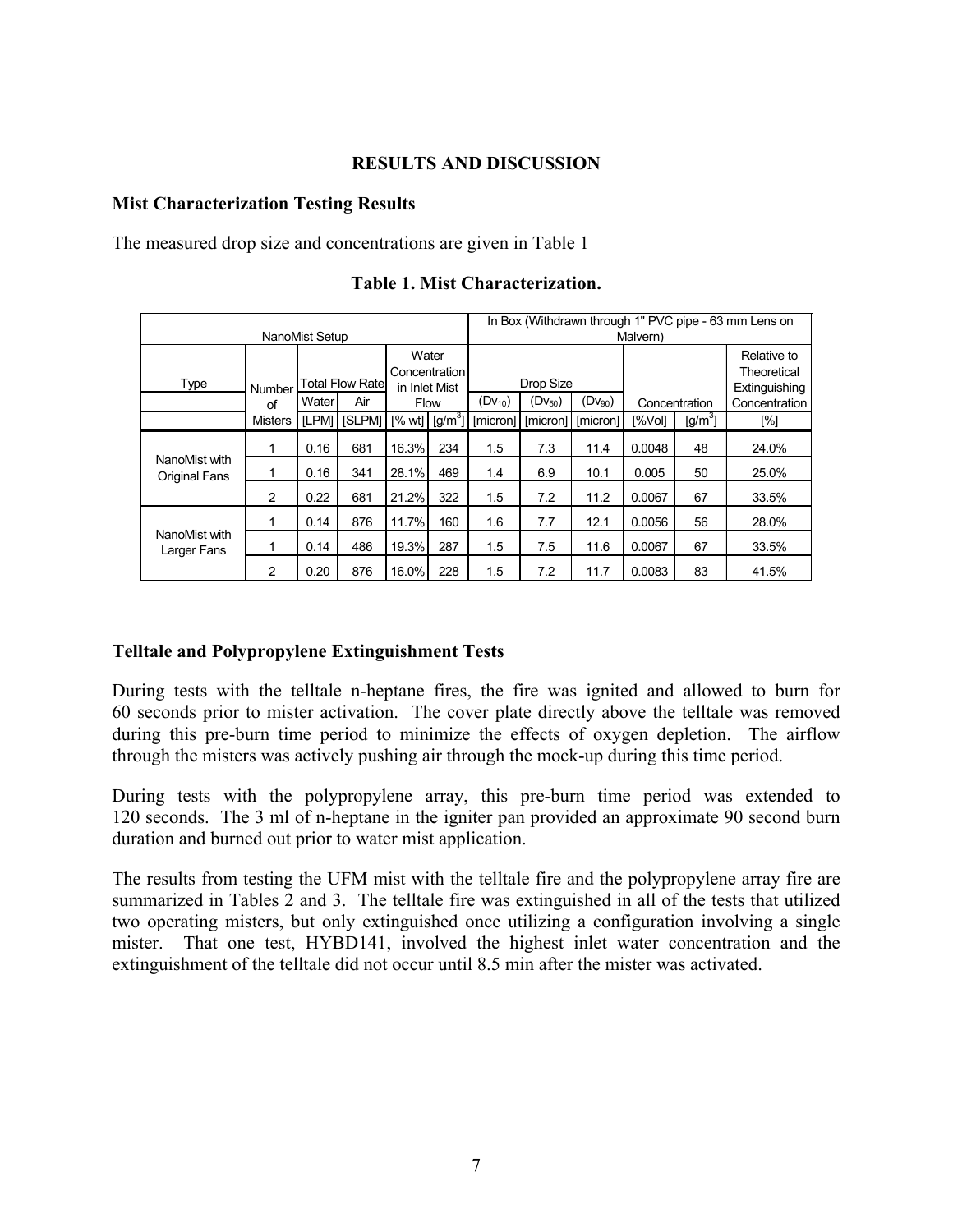|         | <b>Number</b>  |                                  | <b>Water Flow</b>      |                             | <b>Air Flow</b> |       | <b>Water</b>  |                 |           |  |
|---------|----------------|----------------------------------|------------------------|-----------------------------|-----------------|-------|---------------|-----------------|-----------|--|
|         | Of             | <b>Flux</b><br><b>Flow Ratel</b> |                        | <b>Flow Rate</b><br>Changes |                 |       | Concentration | <b>Ext Time</b> |           |  |
| Test    | <b>Misters</b> | [mLPM]                           | [mLPM/m <sup>2</sup> ] | [L/s]                       | [#/hr]          | [%wt] | $[g/m^3]$     | [sec]           | [changes] |  |
| HYBD141 |                | 160                              | 42.78                  | 5.68                        | 17.92           | 28.1% | 469           | 523             | 2.60      |  |
| HYBD152 |                | 138                              | 36.90                  | 8.11                        | 25.60           | 19.1% | 283           | N/E             | N/E       |  |
| HYBD161 |                | 100                              | 26.74                  | 11.35                       | 35.84           | 10.9% | 147           | N/E             | N/E       |  |
| HYBD142 |                | 160                              | 42.78                  | 11.35                       | 35.84           | 16.3% | 234           | N/E             | N/E       |  |
| HYBD160 | 2              | 200                              | 53.47                  | 11.35                       | 35.84           | 19.6% | 293           | 183             | 1.82      |  |
| HYBD139 | 2              | 220                              | 58.82                  | 11.35                       | 35.84           | 21.2% | 322           | 149             | 1.48      |  |
| HYBD140 | 2              | 220                              | 58.82                  | 11.35                       | 35.84           | 21.2% | 322           | 151             | 1.50      |  |
| HYBD154 | າ              | 200                              | 53.47                  | 14.59                       | 46.08           | 16.0% | 228           | 186             | 2.38      |  |
|         |                |                                  |                        |                             |                 |       |               |                 |           |  |

**Table 2. Result Summary from Testing with Telltale Fire.**

**Table 3. Results Summary from testing with Polypropylene Array Fire.** 

|         | <b>Number</b>  |                   | <b>Water Flow</b>      | <b>Air Flow</b>           |        |                      | Water       |                 |           |
|---------|----------------|-------------------|------------------------|---------------------------|--------|----------------------|-------------|-----------------|-----------|
|         | Of             | <b>Flow Ratel</b> | <b>Flux</b>            | <b>Flow Ratel Changes</b> |        | <b>Concentration</b> |             | <b>Ext Time</b> |           |
| Test    | <b>Misters</b> | [mLPM]            | [mLPM/m <sup>2</sup> ] | [L/s]                     | [#/hr] | [%wt]                | [g/m $^3$ ] | [sec]           | [changes] |
| HYBD144 |                | 160               | 42.78                  | 5.68                      | 17.92  | 28.1%                | 469         | 172             | 0.86      |
| HYBD153 |                | 140               | 37.43                  | 8.11                      | 25.60  | 19.3%                | 287         | 95              | 0.68      |
| HYBD168 |                | 128               | 37.43                  | 11.35                     | 35.84  | 14.6%                | 205         | 464             | 4.62      |
| HYBD143 |                | 220               | 58.82                  | 11.35                     | 35.84  | 21.2%                | 322         | 94              | 0.94      |
| HYBD155 | っ              | 200               | 53.47                  | 14.59                     | 46.08  | 16.0%                | 228         | 69              | 0.88      |

The ultrafine mist (UFM) parameters that resulted in the extinguishment of the telltale fire are plotted in Figure 6. The expected relationship of reducing extinguishment times with increasing mist concentrations can be seen in this figure. Figure 7 illustrates the measured temperature above the telltale cup with ignition, system activation and fire extinguishment times marked for one the two mister tests with an airflow rate of 11.35 L/s.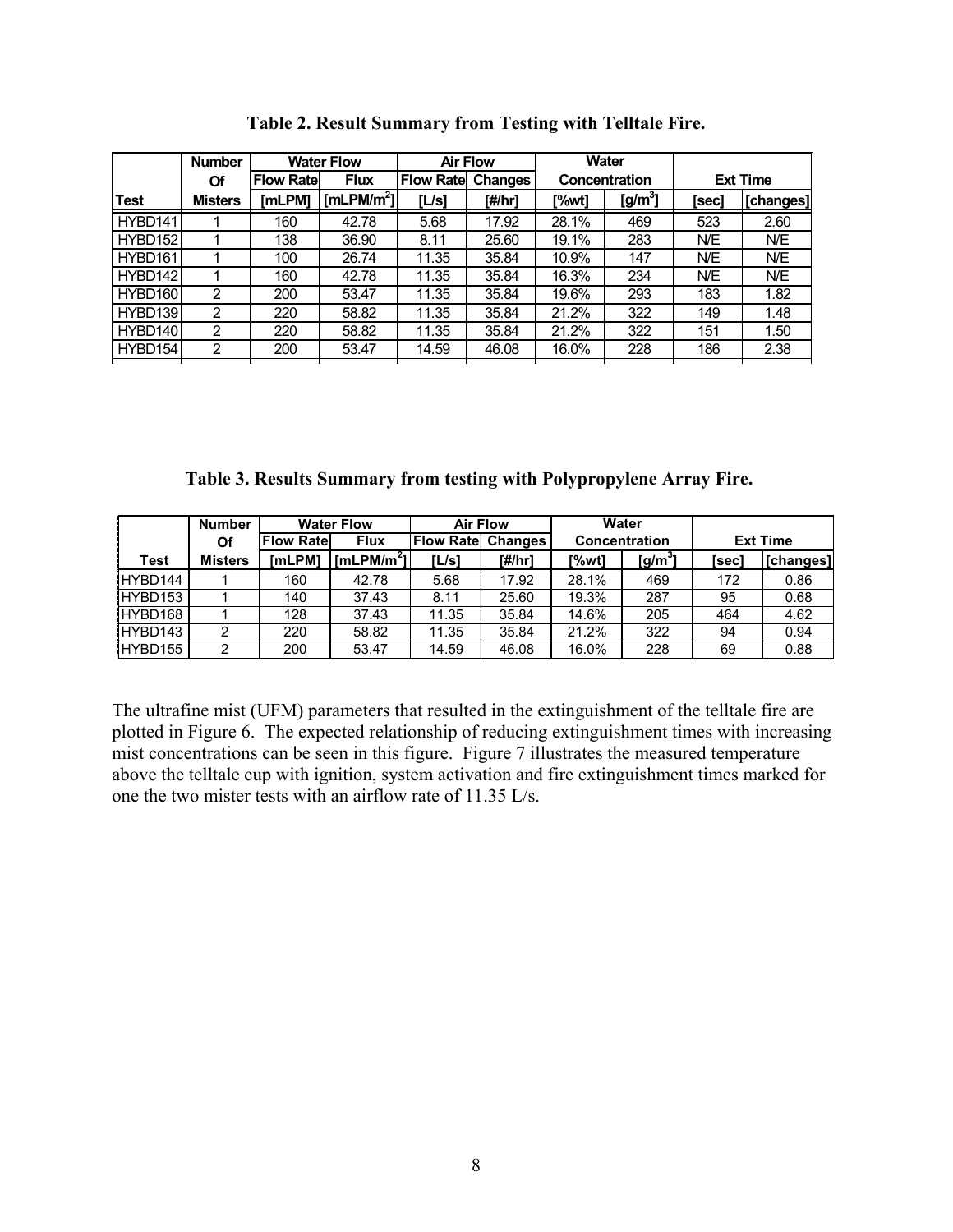

**Figure 6. UFM mist system parameters correlated to extinguishment of heptane telltales.** 



**Figure 7. Telltale fire temperature during test with two operating misters with a total water flow of 220 mLPM and 11.35 l/s air.** 

The polypropylene array fire was extinguished successfully in each of the configurations tested. Figure 8 correlates the UFM parameters that resulted in extinguishing the polypropylene array in less than three minutes. Figure 9 illustrates the measured temperature above the polypropylene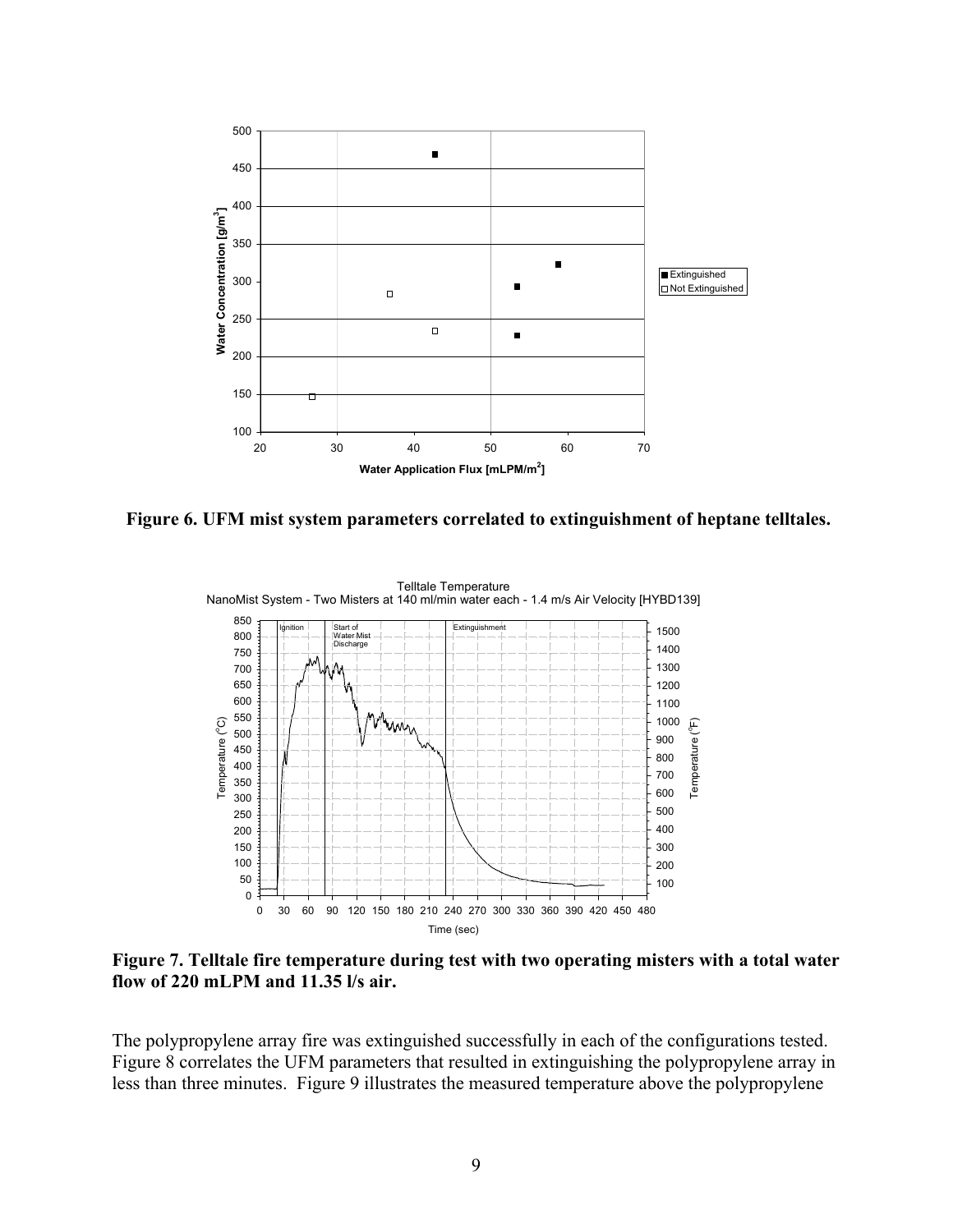array with ignition, system activation and fire extinguishment times marked for the two mister test with an airflow rate of 11.35 L/s.



**Figure 8. UFM parameters correlated to extinguishment of the polypropylene array fire.** 



**Figure 9. Polypropylene array fire temperature during test with two operating misters.**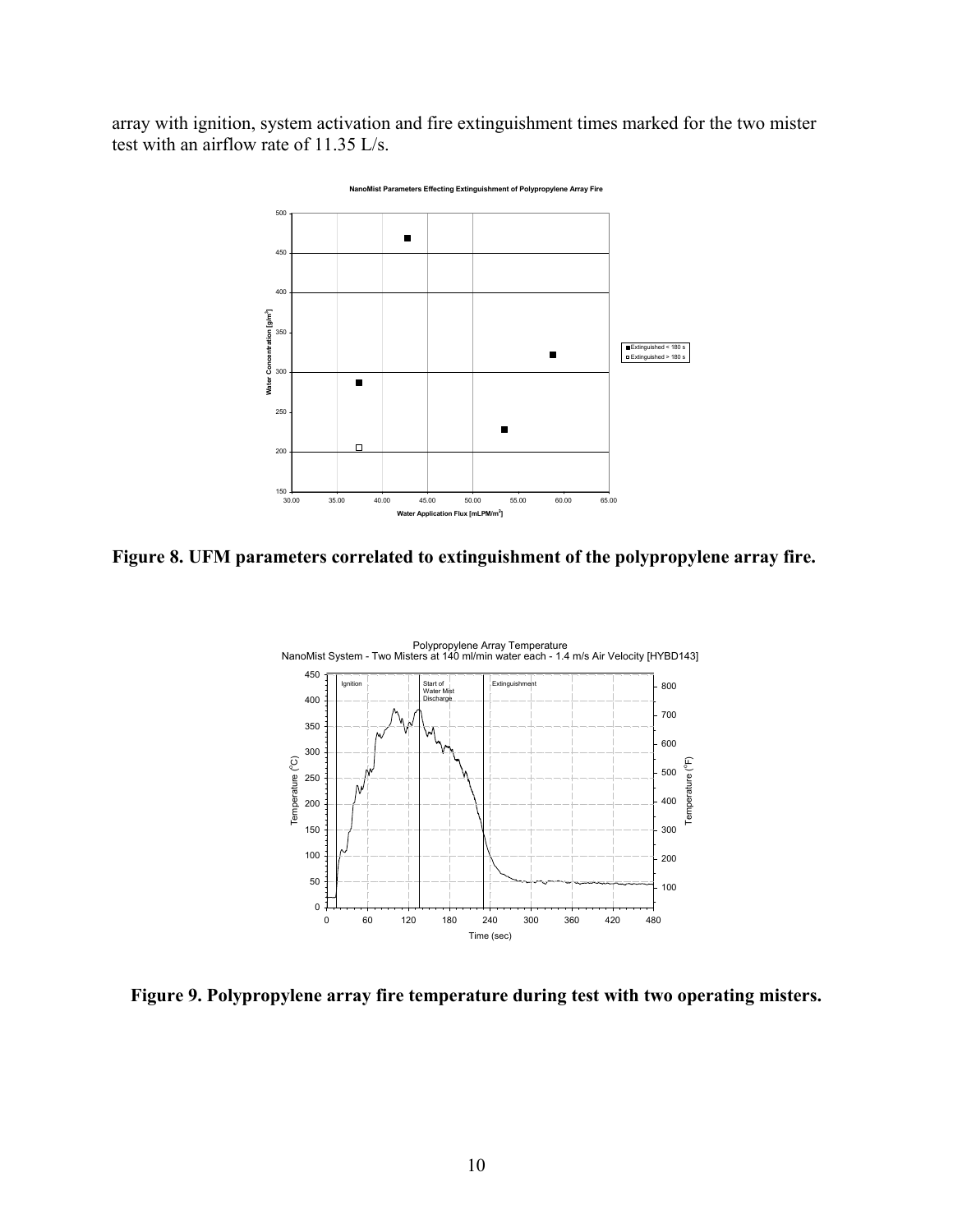# **Electronics Exposure Tests**

The results of these exposures are summarized in Table 6. As can be seen from this table, the modem continued to operate normally for at least seven minutes in each of these tests. In the test with a single mister with the original fan, the modem continued to function normally until 13 minutes after the mister was started. In all of these tests, the comb circuit on the horizontally oriented board quickly shorted, within two minutes of mister activation, with residual resistances less than 50 kΩ.

The modem failures roughly correlated to the vertically oriented board. In two of the four tests, the measured leakage current was  $\sim 2 \mu A$  at the time of Modem failure, however it had grown to 3.7 µA before modem failure in one test and the actual current was not recorded during the remaining test.

After exposure, the modems were shook and dried with a paper towel. The modems were then tested with the diagnostic software. None of the modems responded at that time. The modems were then set upside down on a paper towel overnight. All four modems responded and passed all of the diagnostic tests the next morning.

|         |                |                   |                                                                      |                 |                |               |           |       | <b>Leak Current</b> |      |                |      |
|---------|----------------|-------------------|----------------------------------------------------------------------|-----------------|----------------|---------------|-----------|-------|---------------------|------|----------------|------|
|         |                |                   |                                                                      |                 |                |               |           | Modem | at Modem            |      | Max Leak       |      |
|         | <b>Number</b>  | <b>Water Flow</b> |                                                                      | <b>Air Flow</b> |                | Water         |           | Fail  | <b>Failure</b>      |      | <b>Current</b> |      |
|         | Οf             | <b>Flow</b>       | <b>Flux</b>                                                          | <b>Flow</b>     | <b>Changes</b> | Concentration |           | Time  | Vert.               | Hor. | Vert.          | Hor. |
| Test    | <b>Misters</b> |                   | $\lceil \textsf{mLPM} \rceil \lceil \textsf{mLPM/m}^2 \rceil \rceil$ | IL/s1           | [#/hr]         | [%wt]         | $[g/m^3]$ | [sec] | [uA]                | [uA] | [uA]           | [uA] |
| HYBD149 |                | 128               | 34.22                                                                | 5.68            | 17.92          | 23.8%         | 375       | 780   |                     |      | 0.22           | 4.81 |
| HYBD151 |                | 143               | 38.23                                                                | 8.11            | 25.60          | 19.6%         | 293       | 600   | 1.9                 | 4.7  | 1.92           | 4.78 |
| HYBD148 | 2              | 220               | 58.82                                                                | 11.35           | 35.84          | 21.2%         | 322       | 463   | 1.75                | 4.9  | 2.24           | 4.92 |
| HYBD150 | 2              | 220               | 58.82                                                                | 14.59           | 46.08          | 17.3%         | 251       | 420   | 3.7                 | 4.75 | 3.98           | 4.85 |

**Table 4. Summary of Electronic Exposure Test Results.** 

### **SUMMARY**

The ultrafine mist provided by NanoMist® generator is capable of generating large concentrations of fine water drops. Mist characterization testing on mist samples withdrawn from the back of the mock-up revealed an average drop size,  $Dv_{50}$ , of 7 microns.

The UFM/NanoMist® was able to extinguish the telltale fire with a  $0.053$  LPM/m<sup>2</sup> water application flux and inlet mist water concentration ranging from 228  $g/m<sup>3</sup>$  to 322  $g/m<sup>3</sup>$  in approximately 3 minutes. The lower water application flux tested,  $0.037$  LPM/m<sup>2</sup>, was only able to extinguish the telltale fire with a higher mist water concentration of  $497 \text{ g/m}^3$  after 8.5 minutes, which corresponded to 2.6 air changes.

The polypropylene array fire was more readily extinguished by the NanoMist systems tested. and the lowest mist water concentration of 205  $\frac{g}{m^3}$  where the fire was extinguished after 7.7 minutes corresponding to 4.6 air changes.

The external modems exposed to the generated water mists were able to continue operating for at least 7 minutes after mister actuation. With the lowest water application rate and lowest air flow